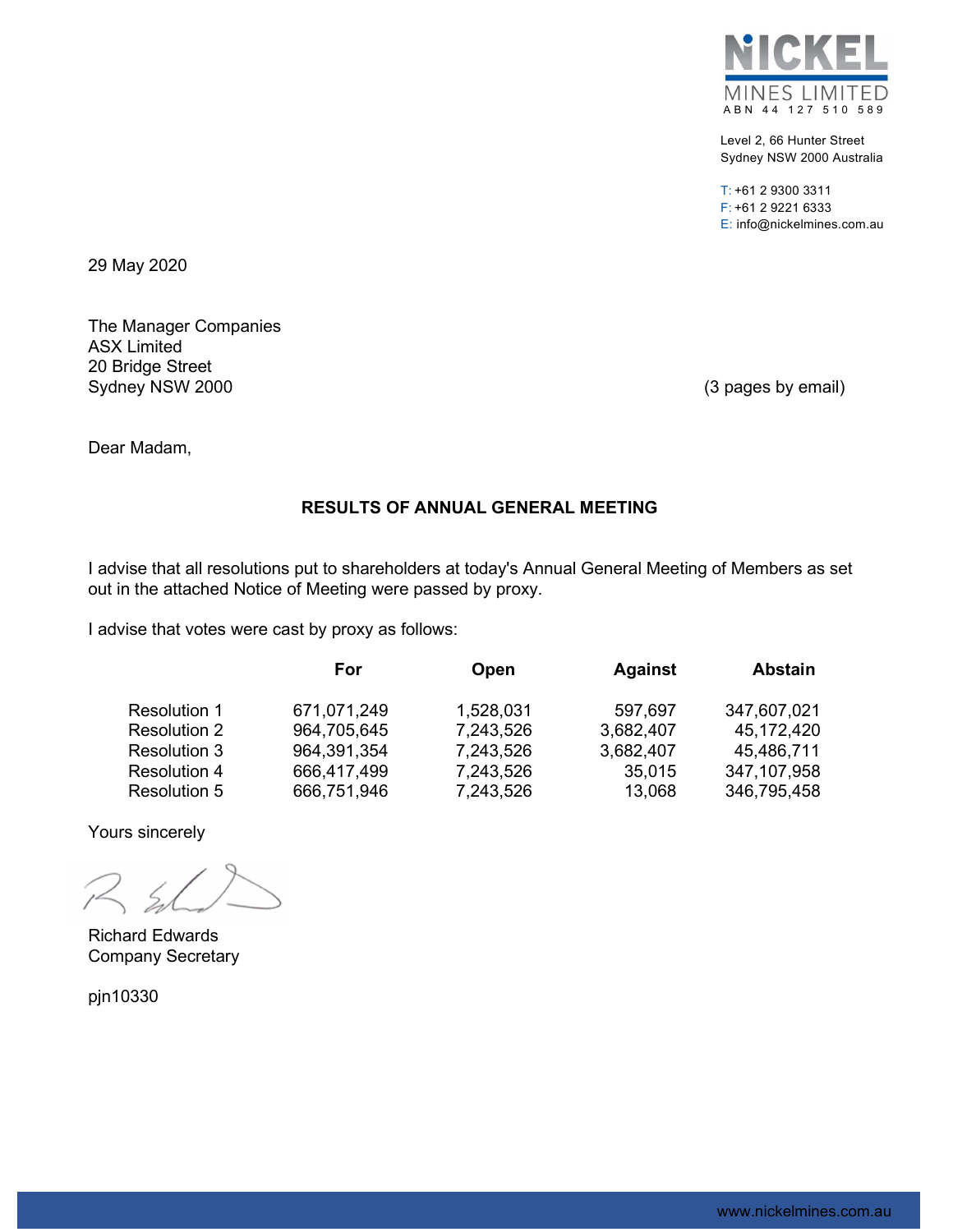

Level 2, 66 Hunter Street Sydney NSW 2000 Australia

T: +61 2 9300 3311 F: +61 2 9221 6333 E: redwards@nickelmines.com.au

### NOTICE OF ANNUAL GENERAL MEETING

Notice is hereby given that the Annual General Meeting of members is to be convened at Level 2, 66 Hunter Street, Sydney, NSW, 2000 on 29 May 2020 at 11.00 am.

Please note that due to the ongoing restrictions due to COVID-19, all resolutions will be decided based on proxy votes and shareholders will not be able to physically attend the AGM. The AGM will be made accessible to shareholders via a live webcast which will include a facility for shareholders to ask questions in relations to the business of the meeting.

## AGENDA

#### BUSINESS

To receive and consider the Company's annual financial report, the directors' report and the auditors' report for the six month period ended 31 December 2019.

To consider and, if thought fit, pass the following resolutions, with or without amendment:

#### Ordinary Resolution 1. Approval of Remuneration Report

'That the Remuneration Report for the six month period ended 31 December 2019 be and is hereby adopted.'

Ordinary Resolution 2. Re-election of a Director

'That Mark Lochtenberg be and is hereby re-elected as a Director.'

Ordinary Resolution 3. Re-election of a Director

'That Robert Neale be and is hereby re-elected as a Director.'

## Ordinary Resolution 4. Approval for the Company to acquire a 20% interest in Hengjaya Holdings Private Limited

'That, for the purposes of Listing Rules 10.1 and for all other purposes, approval is given for the Company to acquire 20% of the shares and shareholder loans in Hengjaya Holdings Private Limited (from Shanghai Decent Investment (Group) Co., Ltd. and its associates, on the terms and conditions summarised in the Explanatory Memorandum accompanying this Notice of Meeting.'